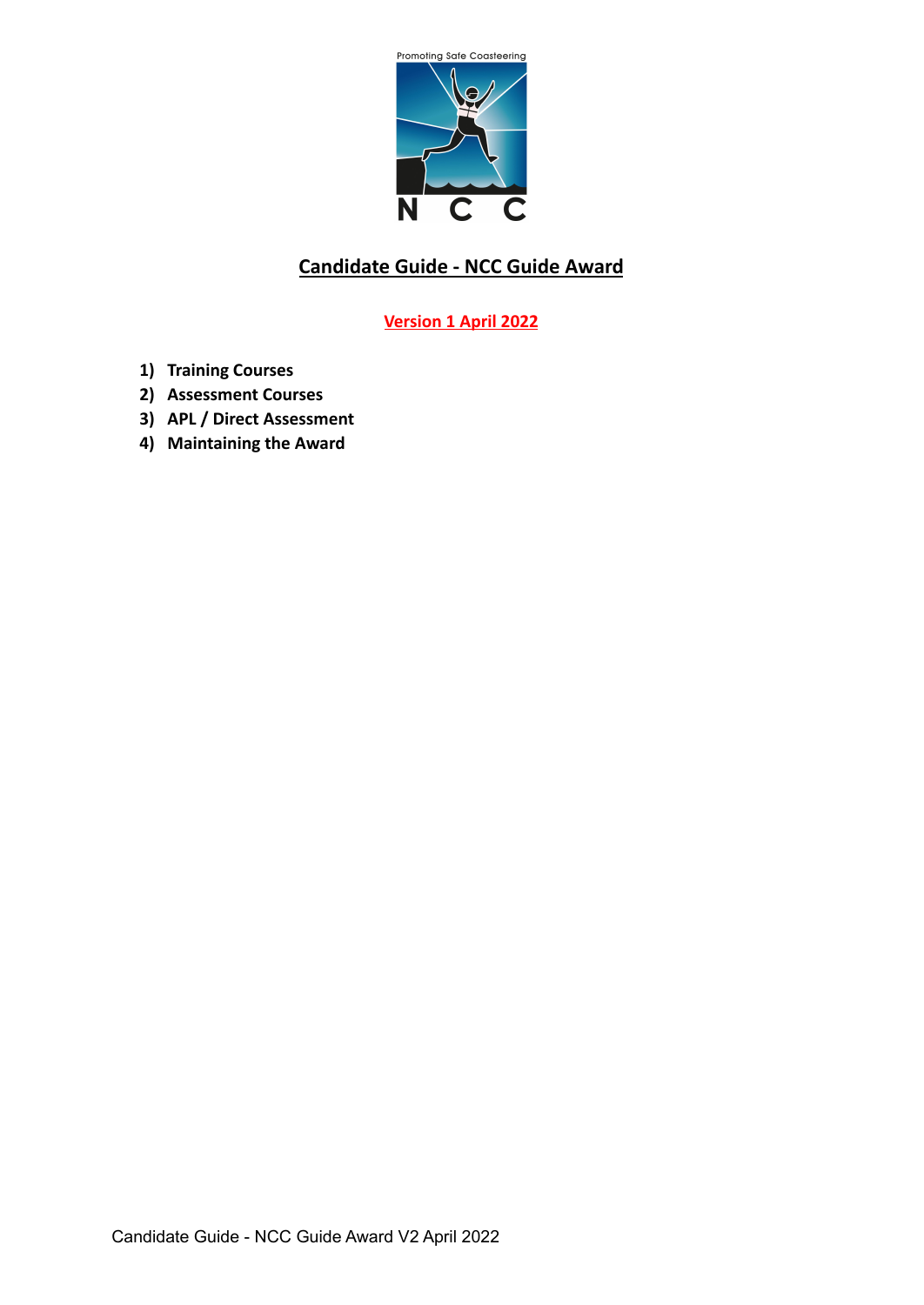## **Training Courses**

Candidates wishing to attend an NCC Guide Award Training Course can use the following guide to assist them with each step of the pathway.

### Registration

- Candidates must be individual members of the NCC at the time of attending training
- Candidates must also register for the guide award
- You can arrange membership on the NCC Website: <https://www.nationalcoasteeringcharter.org.uk/join-ncc/>
- You can either pay for a combined membership (£10) and Award Registration (£40) or you can do these separately if you are already an individual member.
- You must keep the email confirmation of your registration and membership as evidence for your provider

*NOTE: to keep your registration and/or training valid you must maintain individual membership. The registration is a 'one off' payment and covers you for both training and assessment*

### Booking

- You can book onto a training course by searching the course calendar on the NCC website: <https://www.nationalcoasteeringcharter.org.uk/coasteeringguideaward/>
- Once you find a suitable date you can contact the provider directly to book a place.
- Alternatively you can contact a provider directly and ask if they have any courses available or can arrange one for you.

### **Evidence**

● To attend a training course you must be able to evidence the minimum prerequisites as stated in the document: NCC Guide Award Training and Assessment Syllabus V8 ([found on the NCC Website](https://www.nationalcoasteeringcharter.org.uk/coasteeringguideaward/))

This states the following Training Prerequisites:

- **●** A willingness to learn and a commitment to continued improvement are essential attributes for participants.
- **●** Evidence of coasteering familiarisation of at least 10 water hours
- **●** Due to the nature of the course, running most often over a period of 2 days, some prior knowledge of swell, waves, tide, wind, and first aid would be beneficial, as not all of these subjects will be covered in enough detail on the training course for most novices. If there is a lack of knowledge in any subjects, it will be identified as an action point to work on, given as feedback for the consolidation period.

*NOTE: If you are in any doubt please contact your provider for further information and clarification.*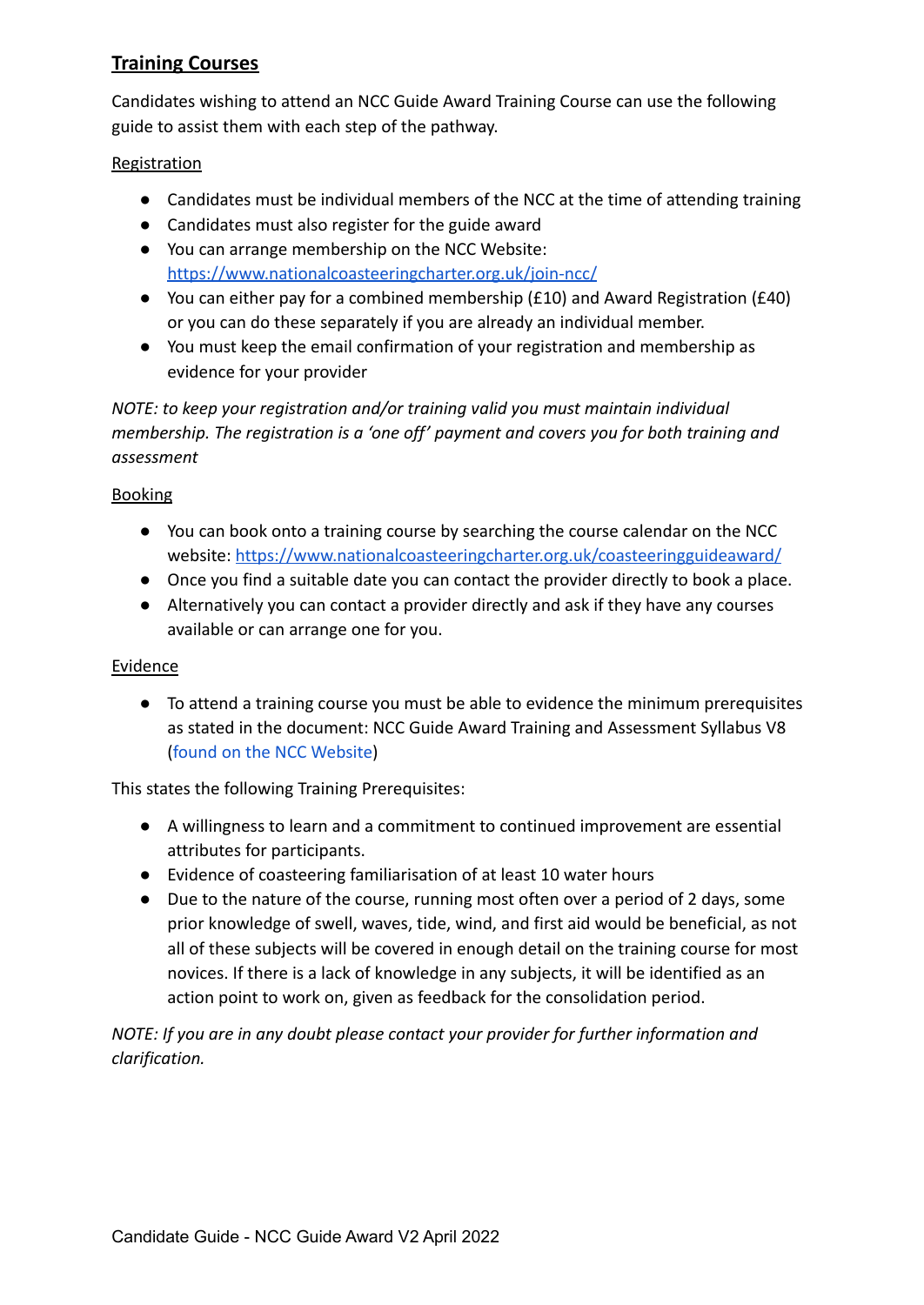#### The Training Course

- Prior to training you may be expected to complete a short home research paper provided by your provider.
- Once you have attended your training course your provider will submit a course report and evidence will be updated on the NCC database. An email will be sent to confirm your attendance on training which can be saved as evidence.

#### Consolidation

- Following the completion of a training course, candidate's will be provided with a personal action plan which will help you plan your consolidation period.
- You can use your log book to help provide ongoing evidence of experience and prepare you for your assessment
- It is expected that candidates would present themselves for assessment within 3 years from the date of training.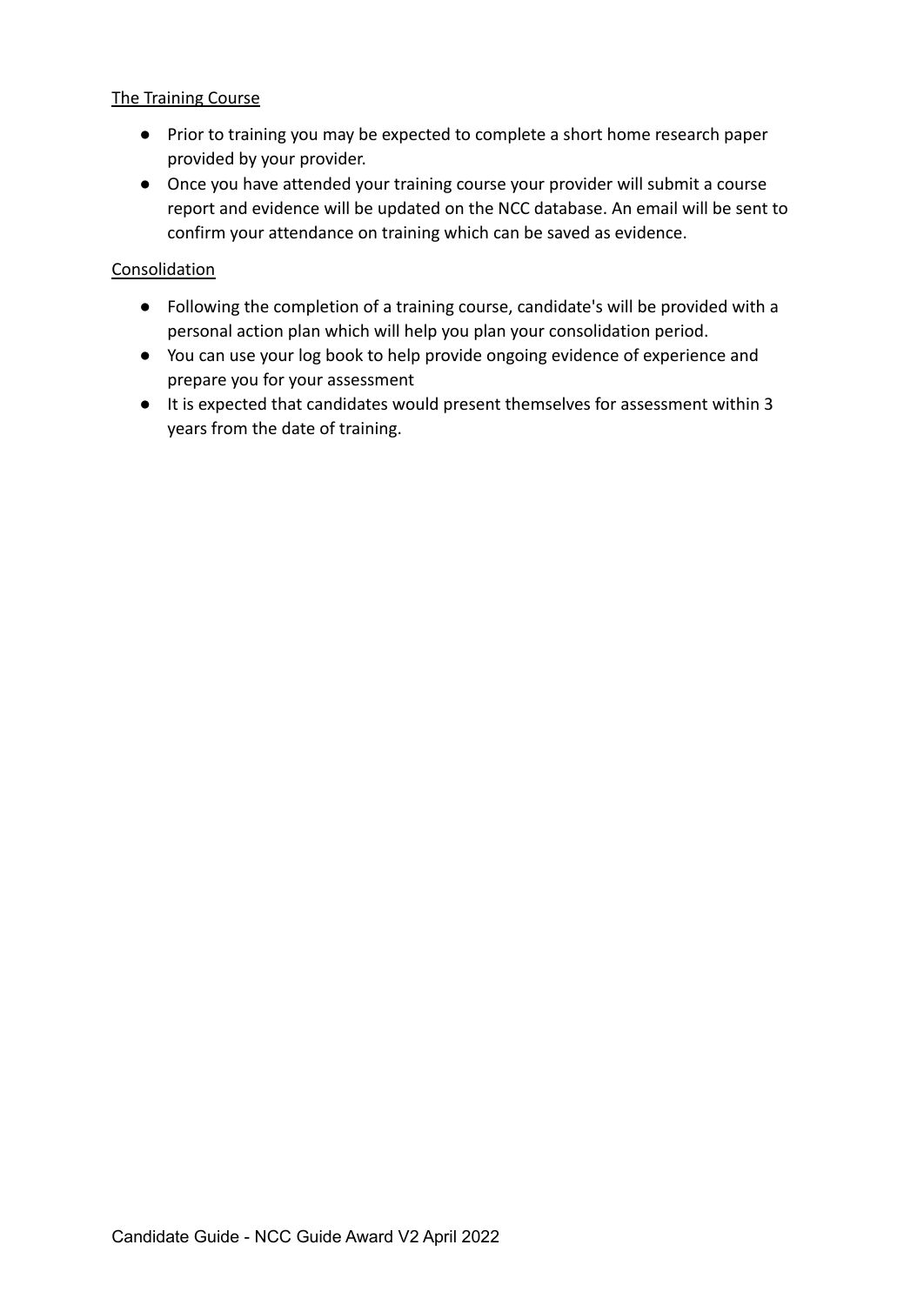## **Assessment Courses**

Candidates wishing to present themselves for a NCC Guide Award Assessment can use the following guide to assist them with each step of the pathway.

### Registration

- Candidates must be current individual members of the NCC at the time of assessment
- If you have attended NCC Guide Award Training then your registration will be valid for the assessment, there is no need to re-pay for the registration
- If you have not attended an NCC guide award training course, you must register for the award before attending an assessment course
- Your email confirmation of your registration and membership will be needed as evidence for your provider

### *NOTE: to keep your registration and/or training valid you must maintain individual membership. The registration is a 'one off' payment and covers you for both training and assessment*

#### Booking

- You can book onto a training course by searching the course calendar on the NCC website: <https://www.nationalcoasteeringcharter.org.uk/coasteeringguideaward/>
- Once you find a suitable date you can contact the provider directly to book a place.
- Alternatively you can contact a provider directly and ask them to arrange an assessment course for you or see if there are spaces on any up and coming assessment.

*NOTE: it is likely that assessment courses will be arranged on a 'needs' basis so please do not expect to see many assessments listed on the course calendar.*

### Evidence

● To present for an assessment you must be able to evidence the minimum prerequisites as stated in the document: NCC Guide Award Training and Assessment Syllabus V9 [\(found on the NCC Website](https://www.nationalcoasteeringcharter.org.uk/coasteeringguideaward/))

This states the following Assessment Prerequisites:

- Completion of a NCC Guide Training Course within the previous 3 years or:
- Previous logged experience as Coasteering Guide or training with a recognised provider
- Able to provide documented evidence of the minimum of 30 hours training/experience as outlined in the NCC document Training Advice for Coasteering Guides
- During at least 24 of these hours the candidate should include a mixture of roles such as acting as an assistant/ $2^{nd}$  guide and sessions participated in with peers
- These hours need to include a range of sea states and group types
- A recognised face to face 2-day first aid or valid beach lifeguard award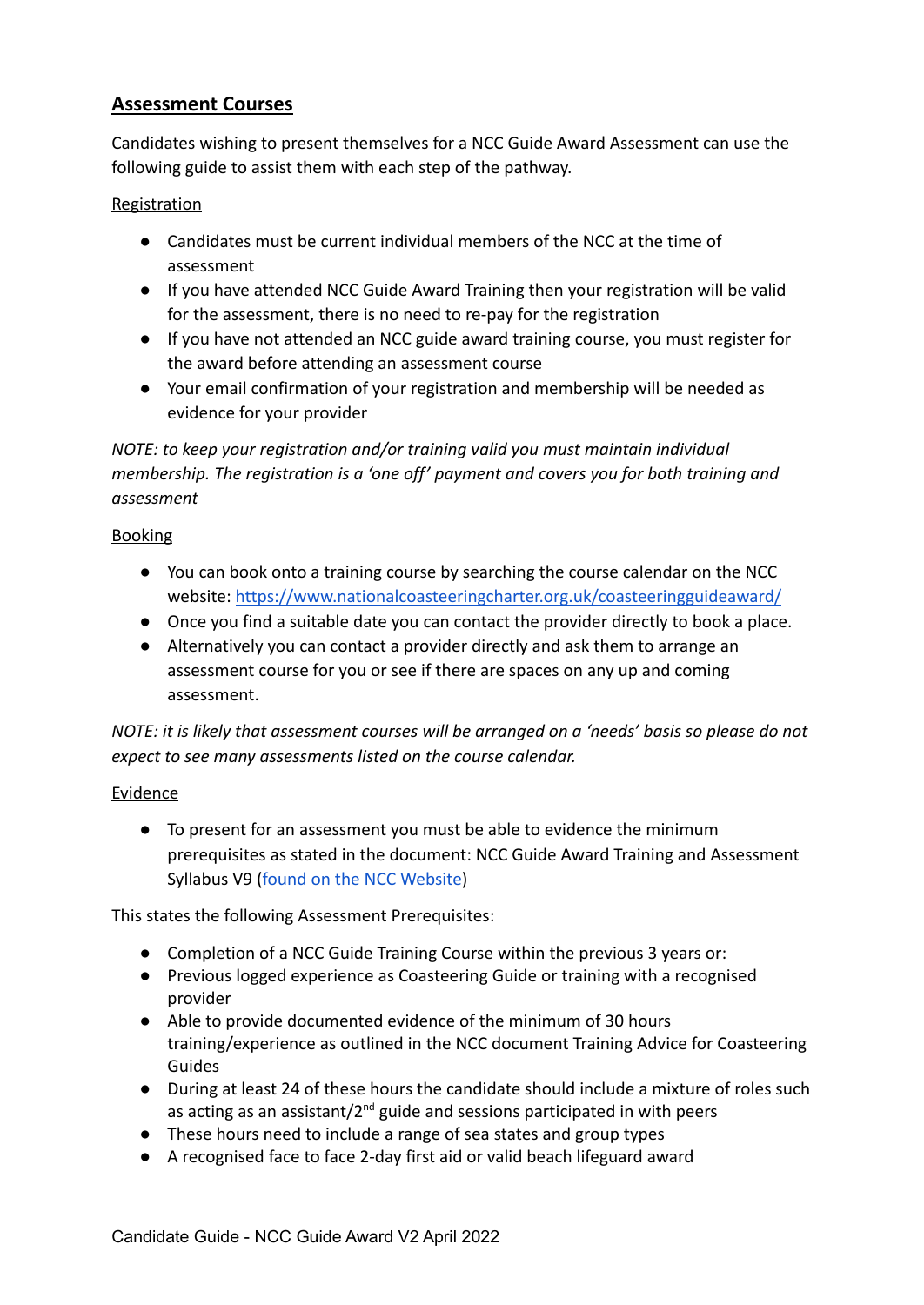- Candidates should be aged 18 or over at the time of assessment. Candidates under the age of 18 should contact a provider before booking onto an assessment, it is possible to attend an assessment, but the candidate cannot be deemed responsible for leadership by law until they turn 18. The provider must hold an ALAA License when working with unaccompanied under 18s
- Have coasteering experience in a variety of coasteering venues with differing rock type / swell and tidal conditions

### *NOTE: If you are in any doubt please contact your provider for further information and clarification.*

### The Assessment Course

- Prior to your assessment you may be expected to complete a short home research paper provided by your provider.
- Following the assessment the outcome will be communicated to you by your provider and a course report will be submitted and evidence will be updated on the NCC database. A certificate will be issued by the Administrator to provide you with evidence if you pass the assessment.